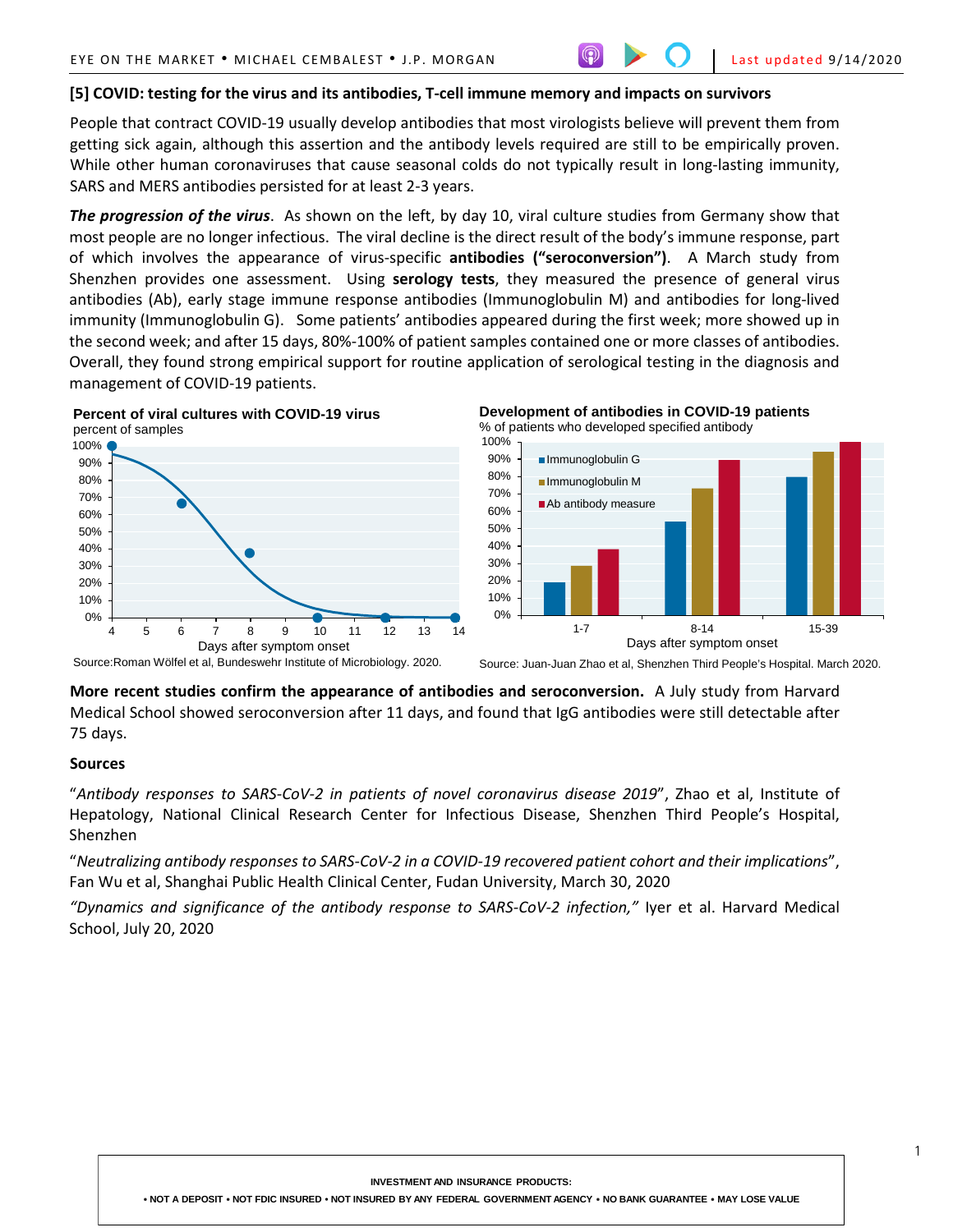# **Testing for the presence of the virus**

Based on information gathered from 7 different studies with a total of 1,330 samples, PCR tests may only identify 30% of infected people on Day 4. "Sensitivity" (the probability of infection actually being detected in an infected person) peaks at 80% on Day 8 and falls back to 30% by Day 21 as they clear the virus. In other words, even at peak effectiveness, the PCR test only found 80% of infected people<sup>[1](#page-1-0)</sup> (see chart below).

**This error level may be the reason for news stories of people being "reinfected".** A handful of people testing positive again a few weeks after disease onset most likely represents either a prolonged tail to the infection with false negative testing somewhere along the way, or prolonged shedding of virus with false negative testing as well. So far there are less than 100 reports of reinfection, which should be expected based on test sensitivity errors alone.

# **Probability PCR test is positive, given individual is infected with COVID-19**



Source: Lauren Kucirka et al, Johns Hopkins School of Medicine. April 2020.

 $\overline{a}$ 

<span id="page-1-0"></span><sup>1</sup> "*Variation in False Negative Rate of RT-PCR Based SARS-CoV-2 Tests by Time Since Exposure*", Lauren Kucirka et al, Johns Hopkins School of Medicine, April 2020.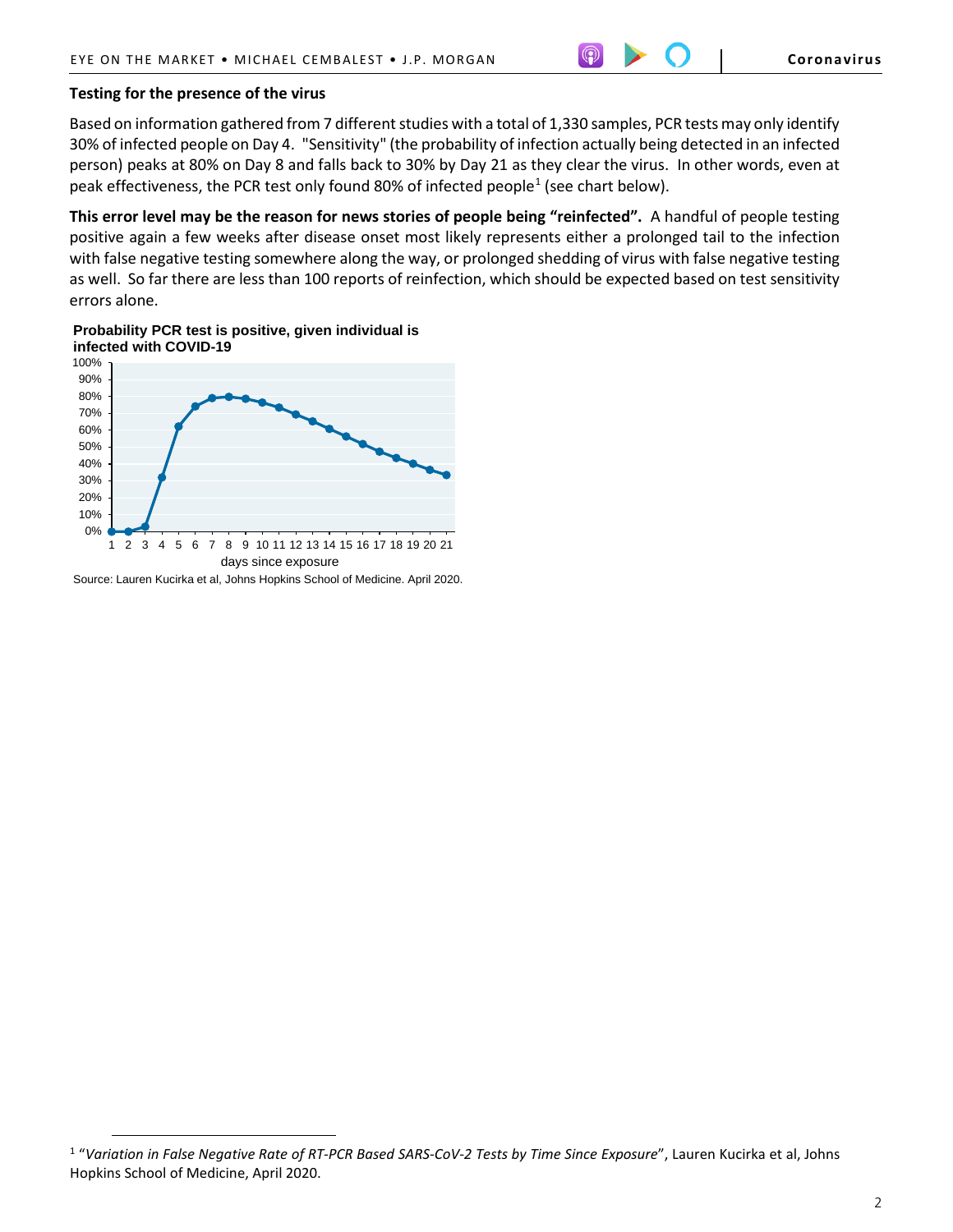# **As a reminder, COVID data needs to be interpreted carefully given its limitations**

First, the number of positive PCR (nasal swab) tests is highly dependent on how "fine-tuned" the equipment is for determining positivity<sup>[2](#page-2-0)</sup>, and reported infections could fall substantially if all equipment were calibrated similarly<sup>3</sup>. Second, some hospitalized individuals may be counted as COVID patients when they are in hospital for other reasons, and get a positive (overly sensitive) PCR test. And third, some people categorized as having died "from COVID" may have died "with COVID" instead (i.e., COVID was not a contributing cause of death).

All of this could be true, but people that strenuously push this narrative while excluding other factors remind me of someone I sat next to on Amtrak. His dog-eared copy of **"The Fountainhead"** made it clear he had read it too many times, limiting his ability to synthesize any information that contradicted his own, and preventing him from understanding why someone else would see things a different way.

- Yes, some PCR equipment is calibrated to levels that identify both present and past infections, resulting in an exaggerated measure of current infectiousness; PCR equipment should ideally be standardized to avoid unnecessary isolation and shutdowns. But PCR tests are the only way to easily monitor community spread<sup>[4](#page-2-2)</sup>, and are useful as a policy indicator given their high correlation with hospitalizations (the median state correlation of reported COVID infections with COVID hospitalizations is 80%)
- While there may be some hospitalizations that are counted as COVID-related when they really aren't, my contacts at Johns Hopkins tell me in practice, at a national level, that this is a very small number
- There are mortality errors in *both* directions: people who died from COVID and *weren't* counted, and people who didn't die from COVID and *were* counted that way. We can avoid debating mortality classification entirely by looking at "**excess deaths**". As shown below, US mortality has been consistently higher than the excess death threshold, and daily US COVID deaths are still 15x-20x higher per person than in Europe
- Furthermore, for my benefit and for yours, **please do not focus solely on mortality risks**. There are welldocumented long-term health risks that some COVID survivors face (see page 7) which should also affect public policy decisions. To exclude them from the narrative is disingenuous at best
- **Stop minimizing COVID risks by making too much out of a limited T-cell study from Sweden**. The number of people the authors found who appeared to recover from COVID without antibodies: 3. Yes, three. In other words, there is no robust evidence (yet) that T-cells can eradicate COVID on their own without the benefit of antibodies, nor is there evidence that individuals whose T-cells are responding to COVID are somehow not contagious, nor does anyone know if T-cells confer long-term immunity. The consensus is that T-cells may help shorten the course of the disease and its severity, which is good news on its own. Shane Crotty's work at the La Jolla Institute of Immunology is the gold standard on this topic

 $\overline{a}$ 

<span id="page-2-0"></span><sup>2</sup> **Some equipment uses 35-40 cycles to determine PCR test positivity, which may pick up trace amounts of infection in people who are most likely not contagious any more, and at the tail end of infection**. Something like 30-32 cycles might make more sense if the goal is to identify currently contagious individuals. "High-cycle" PCR tests are best used when frequently testing the same individuals to monitor the progression of the disease, to confirm whether the patient is in the very early (infectious) or late (non-infectious) stage. However, in a recent paper from the UK health system, 8% of samples at cycles above 35 were still infectious.

<span id="page-2-1"></span><sup>3</sup> "*Your coronavirus test is positive. Maybe it shouldn't be*", NYT, August 29, 2020

<span id="page-2-2"></span><sup>&</sup>lt;sup>4</sup> Some universities measure virus content in dorm wastewater as an early warning signal, used in conjunction with testing, isolation and contact tracing. More widespread adoption of antigen testing in combination with PCR tests would also improve the process of identifying truly contagious individuals.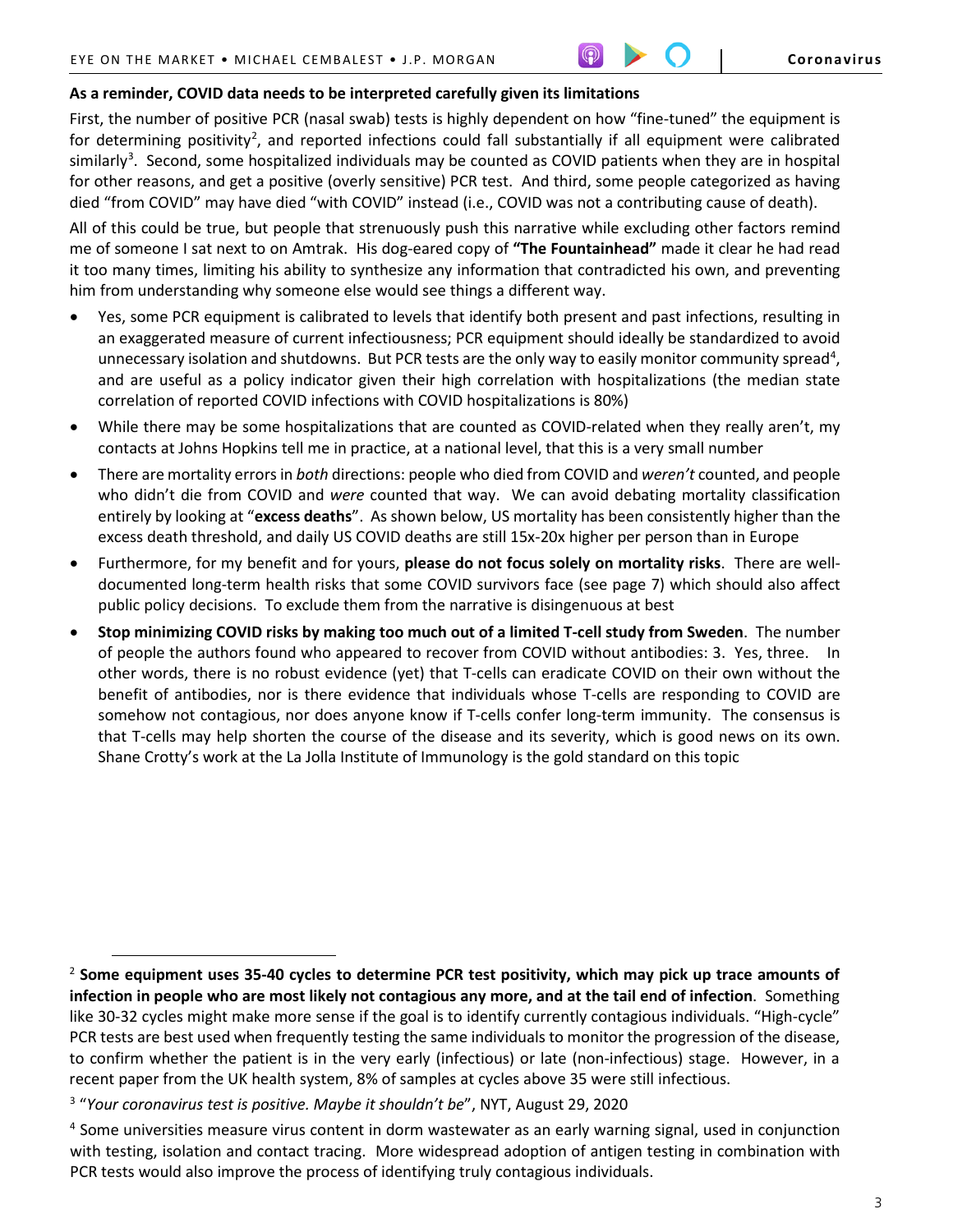# **Testing for antibodies**

Serology kits may differ on "**specificity**" (false anti-body positive) and "**sensitivity**" (false anti-body negative), in which case antibody presence could be misestimated<sup>[5](#page-3-0)</sup>. A study from UC Berkeley analyzed 12 different serology tests, and provided some insight into these questions. The authors found "good to excellent sensitivity for all evaluated tests in hospitalized patients three or more weeks into their disease course", and that their data "demonstrate specificity > 95% for the majority of tests evaluated, and > 99% for three of them"[6](#page-3-1) . Roche announced that their serology test has 100% sensitivity and 99.8% specificity.

## *What are the latest serology test results in actual populations?*

Research institutions and hospital systems have released results of random serological tests for COVID-19 antibodies. As shown below, these results indicate much higher levels of COVID-19 exposure than are implied by reported case to population ratios, which are often at least one order of magnitude smaller. In simpler terms, serology results show that there's **a large number of unreported infections** due to people who couldn't get a test, only had mild symptoms, were asymptomatic, etc. Since antibodies show up with a lag, current and prior infections may be even higher than serology results indicate. Many studies report **very wide confidence bands**  around their results; mean levels shown below could be **substantially different** from actual infection levels in broader populations. Some of the study sizes are also very small. Anyway, warts and all, here are some serology test results.

#### **Serology test results to date**

|                 | Serology test<br>date | Time from<br>outbreak to day<br>of serology test | Reported case<br>to population<br>ratio | Est.<br>population<br>with<br>antibodies | <b>Estimated true</b><br>infections to<br>reported cases | Reported<br>case fatality<br>rate | Infection fatality<br>rate based on<br>serology results | Study<br>size |
|-----------------|-----------------------|--------------------------------------------------|-----------------------------------------|------------------------------------------|----------------------------------------------------------|-----------------------------------|---------------------------------------------------------|---------------|
| Santa Clara, CA | 4/4/2020              | 64                                               | 0.1%                                    | 3.3%                                     | 54.6x                                                    | 3.4%                              | 0.06%                                                   | 3,330         |
| Gangelt, Ger    | 4/9/2020              | 73                                               | 2.4%                                    | 14.0%                                    | 5.8x                                                     | 2.3%                              | 0.40%                                                   | 500           |
| Los Angeles, CA | 4/11/2020             | 76                                               | 0.1%                                    | 4.2%                                     | 49.9x                                                    | 2.9%                              | 0.06%                                                   | 863           |
| Belgium         | 4/14/2020             | 70                                               | 0.3%                                    | 4.3%                                     | 16.0x                                                    | 13.4%                             | 0.83%                                                   | 1,327         |
| Wuhan, China    | 4/15/2020             | 106                                              | 0.5%                                    | 9.6%                                     | 21.1x                                                    | 5.2%                              | 0.24%                                                   | 1,021         |
| Netherlands     | 4/16/2020             | 49                                               | 0.2%                                    | 3.2%                                     | 18.7x                                                    | 11.3%                             | 0.61%                                                   | 4,208         |
| Denmark         | 4/17/2020             | 50                                               | 0.1%                                    | 1.7%                                     | 13.5x                                                    | 4.6%                              | 0.34%                                                   | 9,496         |
| Geneva, Swi     | 4/17/2020             | 52                                               | 0.5%                                    | 5.5%                                     | 11.3x                                                    | 8.8%                              | 0.78%                                                   | 760           |
| Miami-Dade, FL  | 4/24/2020             | 43                                               | 0.4%                                    | 6.0%                                     | 14.9x                                                    | 2.6%                              | 0.18%                                                   | 1,400         |
| San Miguel, CO  | 5/4/2020              | 44                                               | 0.3%                                    | 0.5%                                     | 2.1x                                                     | 0.0%                              | 0.00%                                                   | 5,455         |
| Spain           | 5/11/2020             | 100                                              | 0.5%                                    | 5.0%                                     | 10.2x                                                    | 11.8%                             | 1.15%                                                   | 61,075        |
| Brazil          | 5/21/2020             | 84                                               | 0.1%                                    | 1.4%                                     | 9.5x                                                     | 6.5%                              | 0.68%                                                   | 24,995        |
| Tokyo, Japan    | 6/3/2020              | 131                                              | 0.1%                                    | 3.8%                                     | 67.1x                                                    | 6.1%                              | 0.09%                                                   | 1,071         |
| <b>NY State</b> | 6/13/2020             | 103                                              | 2.0%                                    | 13.4%                                    | 6.8x                                                     | 8.2%                              | 1.21%                                                   | 12,000        |
| New York City   | 6/13/2020             | 103                                              | 2.5%                                    | 21.6%                                    | 8.6x                                                     | 10.8%                             | 1.26%                                                   | N/A           |
| Oregon          | 6/15/2020             | 107                                              | 0.1%                                    | 1.0%                                     | 7.2x                                                     | 3.1%                              | 0.43%                                                   | 897           |
| Ontario, Can    | 6/30/2020             | 156                                              | 0.3%                                    | 1.1%                                     | 4.3x                                                     | 7.4%                              | 1.70%                                                   | 7,014         |
| England         | 7/13/2020             | 164                                              | 0.4%                                    | 6.0%                                     | 13.4x                                                    | 16.0%                             | 1.19%                                                   | 99,908        |
| London          | 7/13/2020             | 152                                              | 0.4%                                    | 13.0%                                    | 34.0x                                                    | 17.8%                             | 0.53%                                                   | 9,547         |
| Virginia        | 8/13/2020             | 158                                              | 1.2%                                    | 2.4%                                     | 2.0x                                                     | 2.3%                              | 1.15%                                                   | 3,113         |

Source: JPMAM, JHU. 2020. Individual serology sources available on request.

#### *Serology tests: FDA caveats*

 $\overline{a}$ 

There are over 50 companies that have informed the FDA of their intention to sell serology test kits in the US. Roche intends to ramp up production to the "high double digit" millions by June, which can be processed using their device with 300 results per hour. However, all kits are self-validated, and the FDA requires that the following disclosures be included:

• The tests have not been reviewed by the FDA

<span id="page-3-0"></span><sup>5</sup> The higher the disease prevalence, the lower the false positive problem. In addition, actual negatives are *much* larger than false positives, so as a policy approach, serology tests correctly identify the majority of susceptible people.

<span id="page-3-1"></span><sup>6</sup> "*Test performance evaluation of SARS-CoV-2 serological assays*", UCSF/UC Berkeley, April 2020.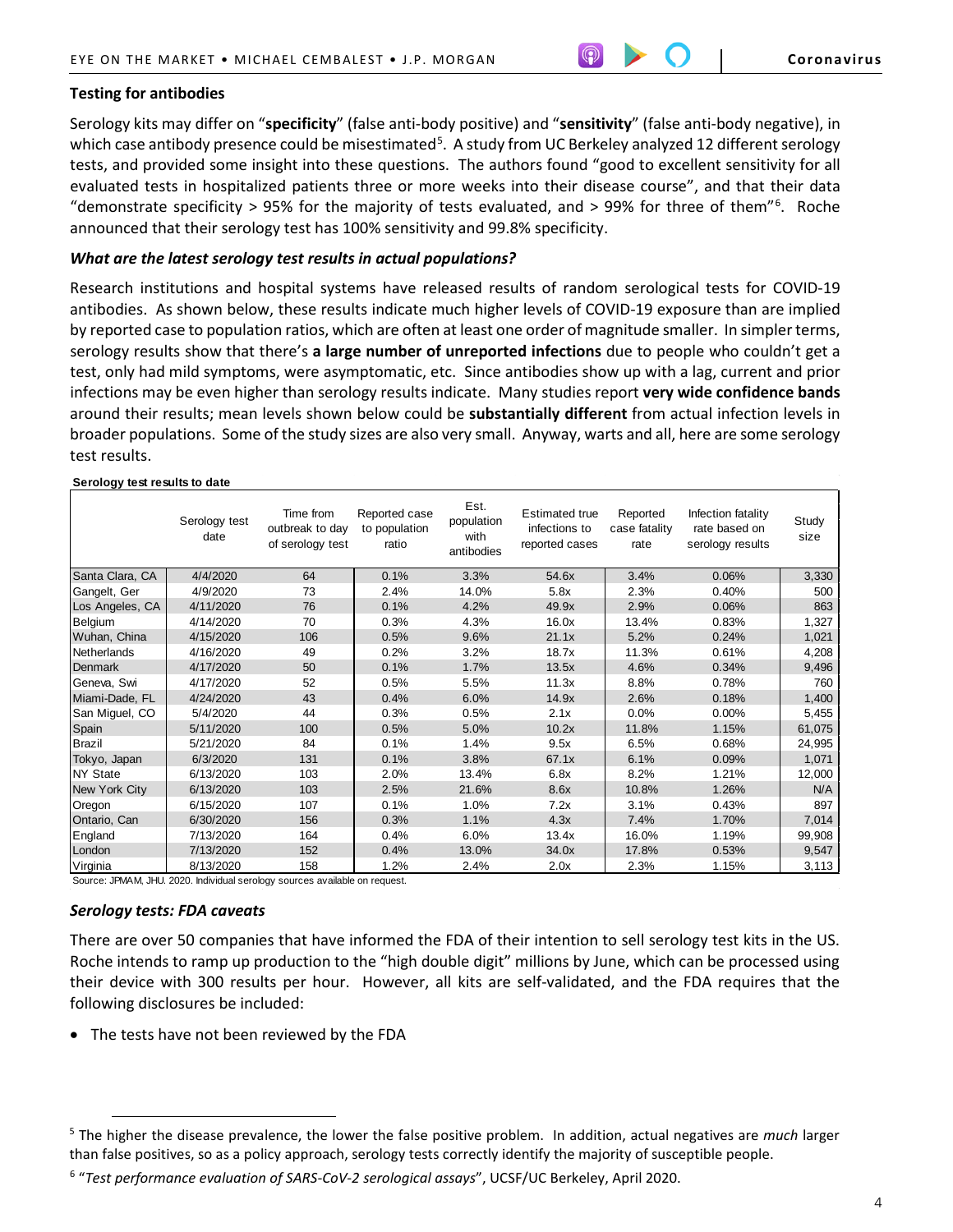- Negative results do not rule out SARS-CoV-2 infection. Follow-up testing with a molecular diagnostic should be considered to rule out infection
- Results from antibody testing should not be used as the sole basis to diagnose or exclude SARS-CoV-2 infection or to inform infection status
- Positive results may be due to past or present infection with non-SARS-CoV-2 coronavirus strains

These are strongly worded caveats, which some countries already appear prepared to disregard, or at least acknowledge as "acceptable" risk as the world focuses on getting back to work

#### *Tracking antibodies in COVID survivors*

A recent study from King's College in London found that antibody levels declined in COVID survivors. Some news reports concluded that these findings raise the risk of reinfection for survivors. However, that's a very premature judgment to make without knowing the answer to any of the following questions:

- What antibody levels are required to prevent reinfection? Just because antibody levels decline doesn't mean that they will be below the threshold required. Even if the blood plasma of recovered Covid-19 patients does not have high antibody levels, it has still proven to be to sufficient to fend off the virus to some extent in vitro, and there is evidence that the body could produce more antibodies if needed<sup>[7](#page-4-0)</sup>
- What antibody levels wouldn't block reinfection, but would still reduce severity of the disease and render people asymptomatic? Again, another completely unknown quantity
- Could T-cell reactivity be enough when combined with modest levels of antibodies? See next page for a discussion of T-cell responses to disease



# **Duration of neutralizing antibodies by disease severity**

 $\overline{a}$ 

Source: Seow et al, *"Longitudinal evalution and decline of antibody responses in SARS-CoV-2 infection"*, King's College London. July 11, 2020.

<span id="page-4-0"></span> $7$  "The observation that plasma neutralizing activity is low in most convalescent individuals, but that recurrent anti-SARS-CoV-2 receptor binding domain (RBD) antibodies with potent neutralizing activity can be found in individuals with unexceptional plasma neutralizing activity suggests that humans are intrinsically capable of generating anti-RBD antibodies that potently neutralize SARS-CoV-2". Source: "*Convergent antibody responses to SARS-CoV-2 in convalescent individuals*", Robbiani et al, Rockefeller University. June 18, 2020.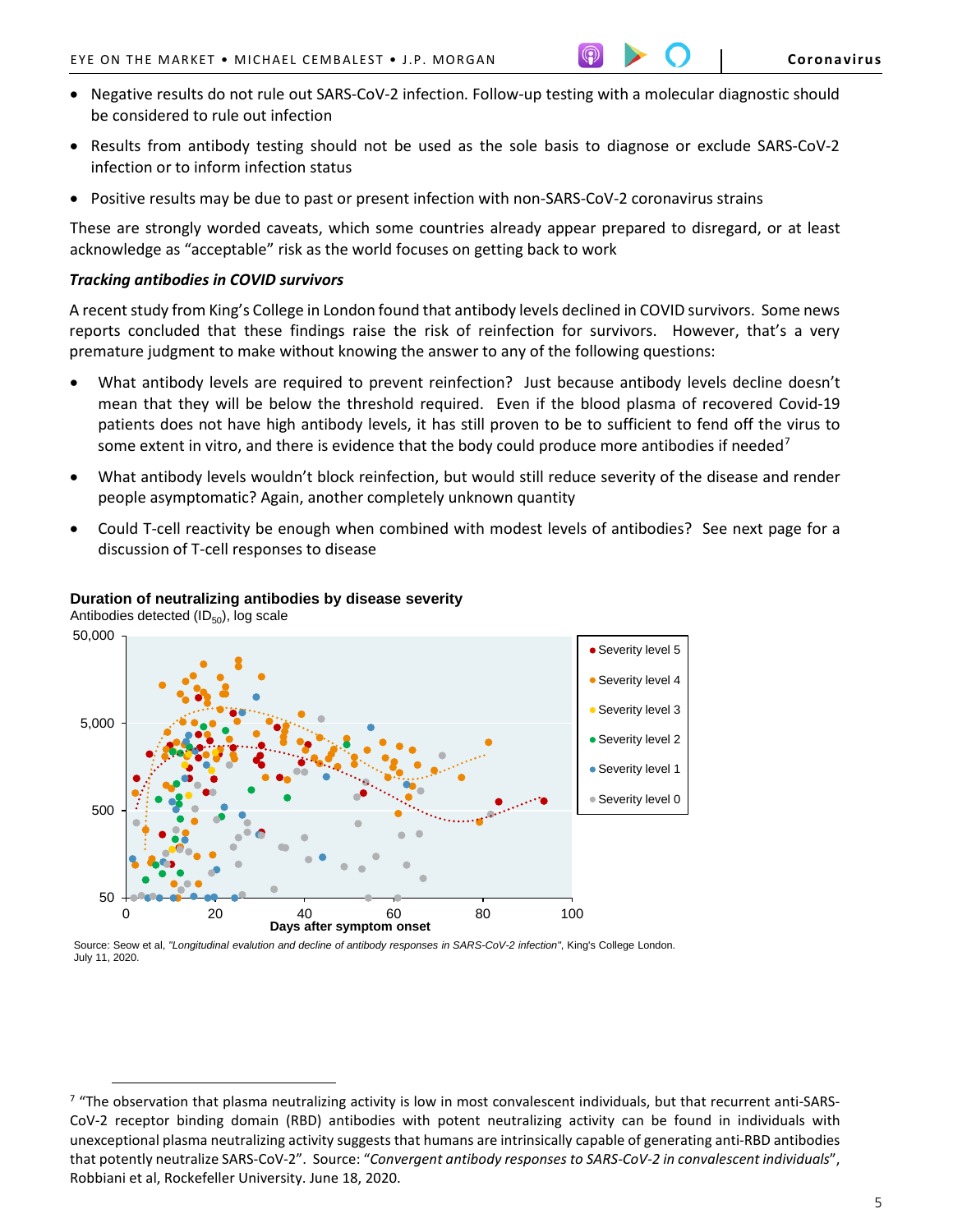# **T-cells and COVID**

 $\overline{a}$ 

Antibodies are not the only weapon the body uses to fight viruses; T-cells play a role as well, often through a process called "lysis" in which invading pathogens are killed or weakened ("killer" T cells destroy virus-infected cells, while "helper" T cells assist in antibody production) . This research is early-stage, but scientists now believe that a subset of people have T-cells that recognize SARS-CoV-2 even though they've never been exposed to it. Known as cross-reactive T-cells, these cells may give the body a head start in fighting SARS-CoV-2.

- To be clear, T-cells provide "**cross reactive immune memory" rather than "immunity". The distinction is critical; the latter implies iron-clad protection, while the former simply increases the prospects of less severe infection**: "T cells generally don't completely prevent infections, they limit disease (make it shorter and/or less serious). Thus, wearing a mask is much more effective than hoping you and the people around you have pre-existing T cell memory"[8](#page-5-0)
- Pre-existing T-cells that react to SARS-CoV-2 appear to result from past exposure to widely circulating "common cold" coronaviruses, and not from prior exposure to SARS-CoV-1, SARS-CoV-2 or MERS<sup>[9](#page-5-1)</sup>.
- T-cells are analyzed to see if they secrete interferon-gamma after being exposed to SARS-CoV-2 viral proteins, which is how they respond when recognizing the specific antigen that activates them
- A multi-disciplinary team from Singapore writing in *Nature* magazine found that ~50% of a random unexposed group had T-cells that responded to SARS-CoV-2 viral proteins (in people that recovered from SARS-CoV-2 and SARS-CoV-1, [10](#page-5-2)0% of patient T-cells did)<sup>10</sup>. Their results are similar to a May La Jolla Institute study finding T-cell reactivity in 50% of blood donor samples dating from  $2015 - 2018^{11}$ , and an April study from Berlin University finding T-cell reactivity in 34% of healthy blood donors<sup>[12](#page-5-4)</sup>
- After SARS-CoV-1, antibodies faded in some patients. However, their T-cell responses to SARS were still robust 17 years later. **This might explain the paradox of falling antibodies in recovering COVID patients and no reliable reports of reinfection.** In other words…"that would argue that there has been past zoonotic coronavirus transmission in humans, unknown viruses that apparently did not lead to serious disease, which have provided some people with a level of T-cell based protection to the current pandemic"<sup>13</sup>



**Proportion of subjects with T-cell responses to SARS-CoV-2 structural and non-structural proteins**

Source: SARS-CoV-2-specific T cell immunity in cases of COVID-19 and SARS, and uninfected controls", Bertoletti et al, Nature magazine, July 7, 2020.

<span id="page-5-0"></span><sup>8</sup> Shane Crotty, Vaccine Discovery Division at La Jolla Institute for Immunology, August 11, 2020

<span id="page-5-1"></span><sup>9</sup> "*SARS-CoV-2-Reactive T Cells Found in Patients with Severe COVID-19*", Scientist.com, July 30, 2020

<span id="page-5-2"></span><sup>10</sup> "*SARS-CoV-2-specific T cell immunity in cases of COVID-19 and SARS*", Bertoletti et al, Nature, July 7, 2020

<span id="page-5-3"></span><sup>11</sup> *"Targets of T Cell Responses to SARS-CoV-2 Coronavirus in Humans with COVID-19 Disease and Unexposed Individuals",*  Grifoni et al, La Jolla Institute for Immunology, May 14, 2020

<span id="page-5-4"></span><sup>&</sup>lt;sup>12</sup> Presence of SARS-CoV-2 reactive T cells in COVID-19 patients and healthy donors", Braun et al. Berlin University.

<span id="page-5-5"></span><sup>13</sup> "*New Data on T Cells and the Coronavirus*", Derek Lowe, July 15, 2020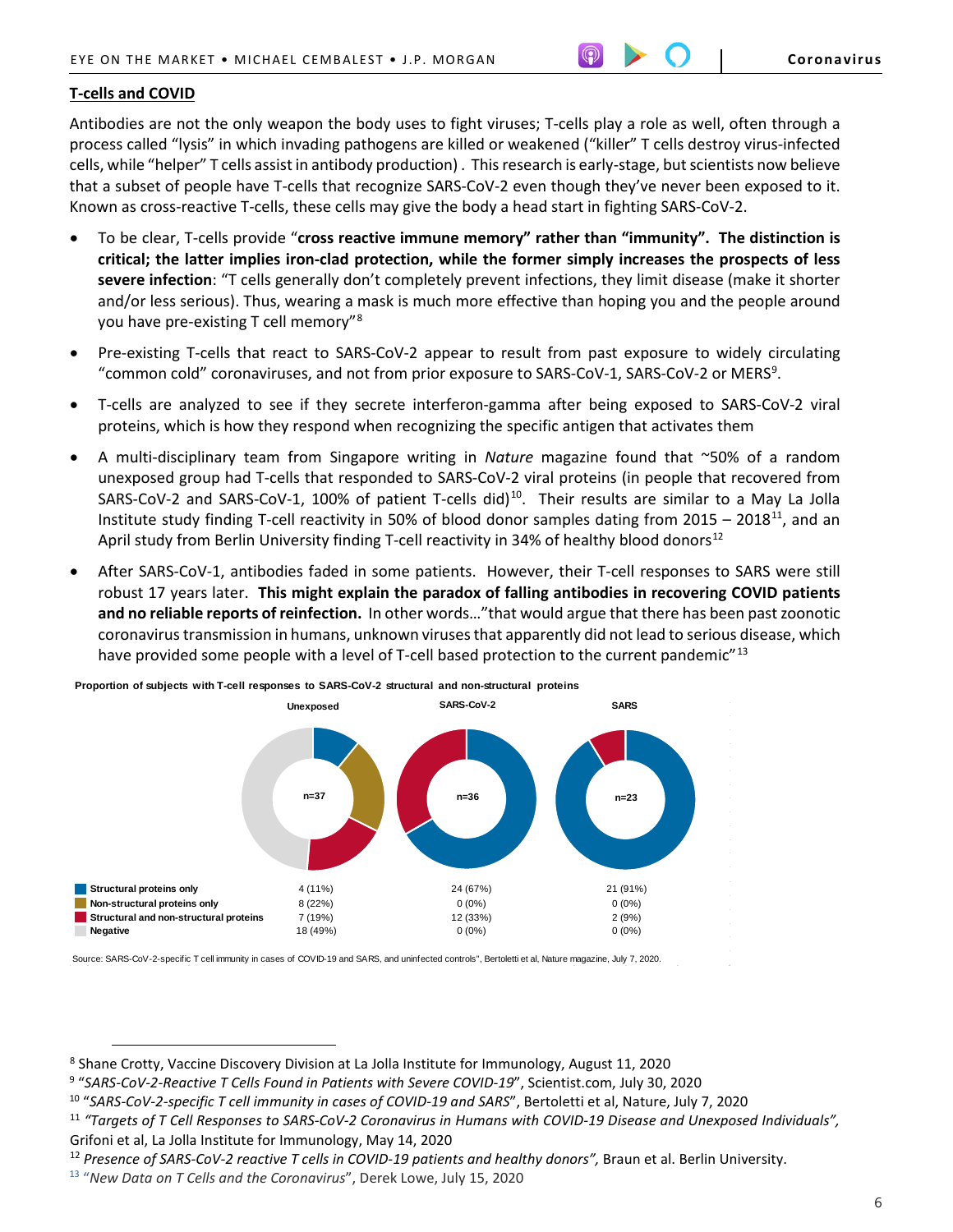# **Longer term effects for COVID survivors**

Lingering health consequences of COVID can be very debilitating for survivors of all ages: lung scarring, heart damage (cardiomyopathy and myocarditis), neurocognitive problems and abnormal blood clotting. While over 90% of influenza patients recovery fully within two weeks, COVID damage is apparently longer-lasting: CDC surveys show that 20% of those aged 18-34 experienced lasting symptoms. Furthermore,

Bottom line: you do not want to get this disease, no matter your age. Some recent after-effect studies are shown below; more detailed source information is available on request<sup>[14](#page-6-0)</sup>.

Lung Scarring:

- A Chinese study of 70 hospitalized patients who were eventually discharged showed that 66 patients (94%) still had mild to substantial residual lung abnormalities on their last CT scans
- More than a third of 71 SARS patients infected in 2003 continued to have reduced lung capacity 15 years later in 2018
- MERS: 36% of patients continued to show signs of lung damage through abnormal chest radiographs
- COVID-19 scarring rates may end up being higher than SARS and MERS patients since those illnesses often attacked only one lung; COVID-19 appears to affect both lungs

Blood clots:

- A French study of 100 patients with severe COVID-19 showed 23% of patients with acute pulmonary embolus (blockage in the lungs as a result of a blood clots forming in other parts of the body).
- 2% to 4% of such survivors may have chronic pulmonary hypertension (shortness of breath, decreased exercise ability, heart failure)

Heart damage:

 $\overline{a}$ 

- An early study of 41 hospitalized patients in January from Wuhan, China found 12% of Covid-19 patients had signs of cardiovascular damage. Another study in Wuhan found that 19% of hospitalized COVID-19 patients showed signs of cardiac injury
- COVID-19 may cause long-lasting cardiac damage which could increase risk for heart attack and stroke

Neurological problems:

- Neurological symptoms were seen in 36% of Chinese patients. When looking only at severe cases the incidence of neurological symptoms increased to 46%. Symptoms included dizziness, headaches, nerve pain, impaired consciousness, and impaired taste/smell/vision
- Longer-term consequences of COVID-19 could include lower levels of attention, concentration, and memory, as well as dysfunction in peripheral nerves

Long term fatigue and breathlessness

• UK researchers examined 110 Covid-19 patients whose illnesses required hospital stays for a median of five days between March 30 and June 3. Twelve weeks after these patients were released from the hospital, 74% reported symptoms including breathlessness and excessive fatigue

<span id="page-6-0"></span> $14$  American Heart Association, University of Texas Health Science Center, Columbia University Dep't of Neurology and Epidemiology, Tongji Medical College, Peking University People's Hospital, United Arab Emirates College of Medicine and Health Sciences, USC Keck School of Medicine, Johns Hopkins Medicine, Centre Hospitalier Universitaire de Besancon, Renmin Hospital of Wuhan University, North Bristol NHS Trust (UK)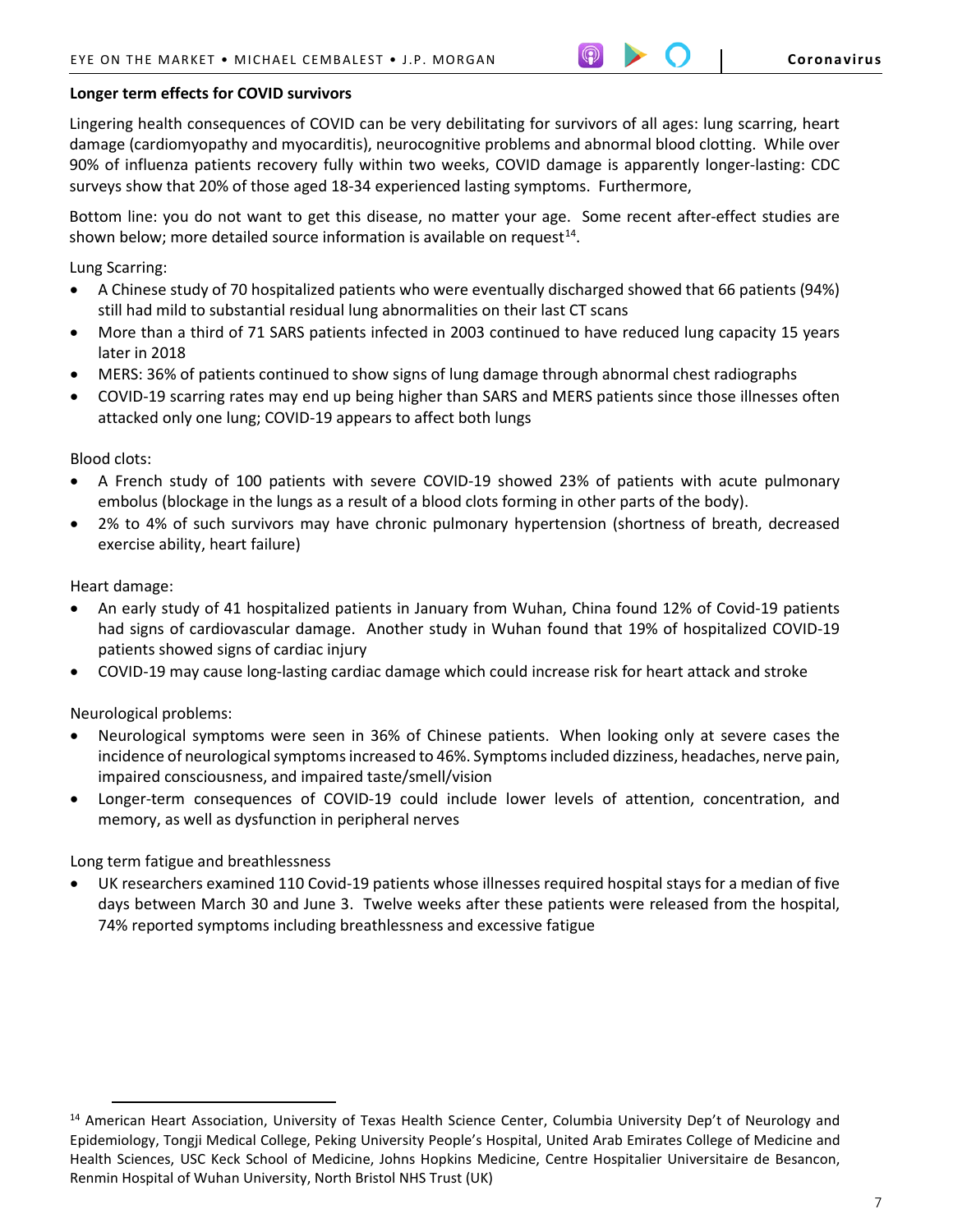## **Other discussion topics: eradication, multiple strains and asymptomatic transmission**

# **When would we know if COVID were eradicated?**

If at some point there are very few or no new cases reported in a given region, does that mean that COVID-19 has been eradicated? Not necessarily:

- It takes time to figure out if a virus is eradicated. The last smallpox case occurred in 1977, and the disease was not deemed to be eradicated until 1979
- COVID-19 (unlike SARS) can be transmitted by pre-symptomatic individuals, so the possibility exists that it could simmer undetected and re-emerge when conditions are more conducive to it spreading. This could produce periodic "flare-ups" of COVID-19 for several months even after the major waves now occurring subside. If that's the case, COVID-19 could persist in humans until there's a vaccine
- Even if COVID-19 disappeared from humans, it will not have disappeared from the animals from whom it "jumped" in the first place, so there's always a possibility it could "jump" again. Not only that, but there's always the risk of other zoonotic viruses appearing unless the world gets more serious about human-animal interfaces and the tools needed to accelerate vaccine development.

# **What about the issue of multiple COVID strains?**

Some of my epidemiological contacts believe that different strains of COVID are minor variations of each other, that they have no real significance, and that they are better described as lineages rather than being immunologically distinct. Furthermore, most of my contacts believe that the polyclonal antibodies that confer immunity target specific parts of the COVID virus (the "viral antigens") that are "conserved" (i.e., do not mutate), in which case each person's antibody response would be sufficient to cover multiple strains. With the flu, mutations are much broader and require vaccines to be adapted to incorporate the mutations, but that is not the expected case with COVID. Since this is a new disease, this will have to proven, but these are the operating assumptions so far.

#### **What about the WHO statement on the lack of asymptomatic transmission?**

- The WHO believes that it is rare for completely asymptomatic people to pass on the infection to others
- However, the WHO also believes that as many as 40%-60% of all infections are due to pre-symptomatic people….in other words, people that have the virus, don't have a fever yet, are contagious and will develop a fever and/or other symptoms in 2-5 days
- I'm not sure exactly what kind of public policy approach or corporate policy approach would change based on the WHO findings. If you test people and they have the virus, they should self-isolate, since there is no way of determining if they are asymptomatic types, or pre-symptomatic types
- If you test people are they do not register as having the virus, they could still get the virus the very next day, or they could be one of the many people that the virus tests miss early in the infection period when they are still contagious (see page 2).
- As a result, a one-time test applied to a given population is kind of useless. You would have to continually test people in order to monitor the potential spread of infection in the workplace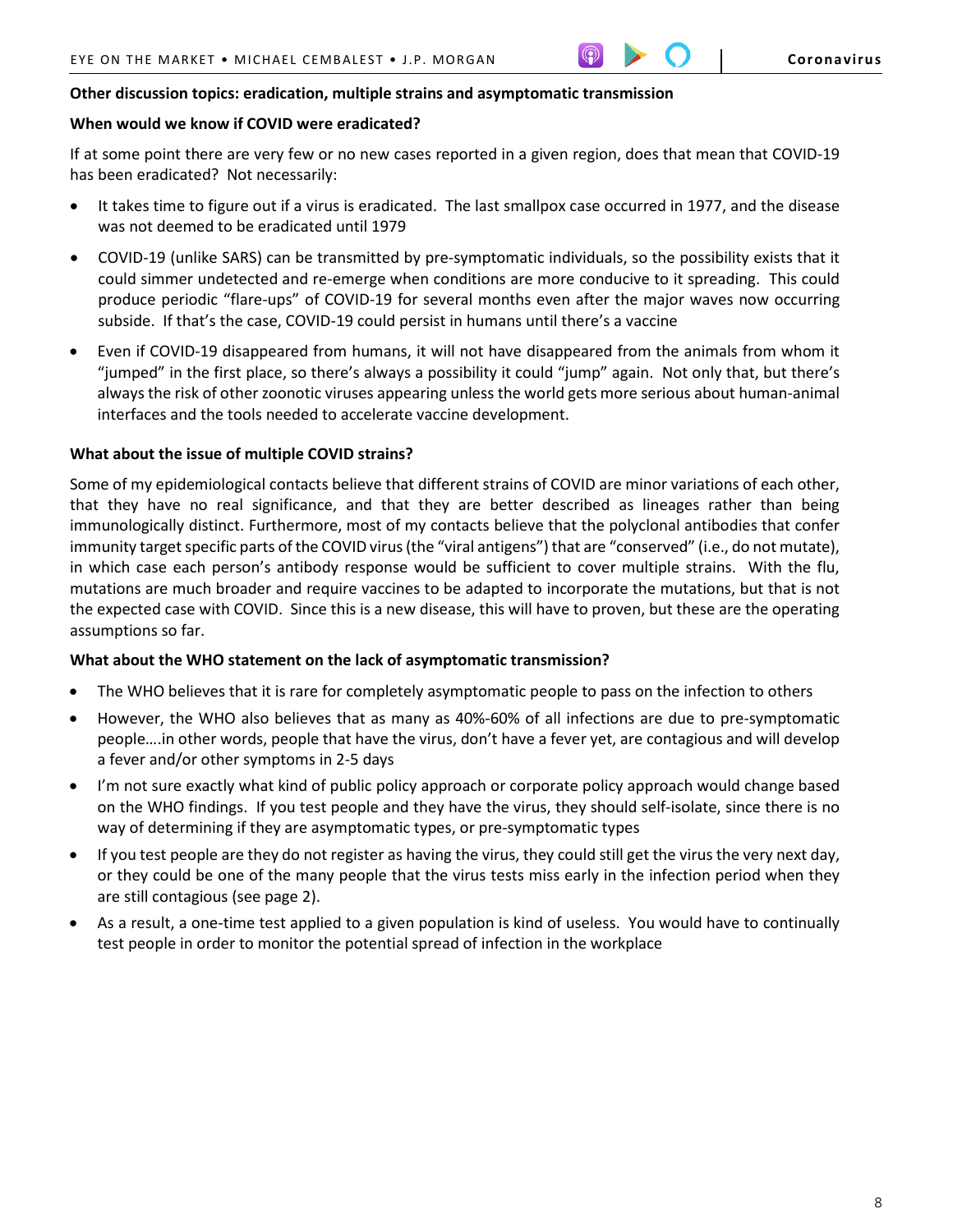#### **IMPORTANT INFORMATION**

The views, opinions and estimates expressed herein constitute Michael Cembalest's judgment based on current market conditions and are subject to change without notice. Information herein may differ from those expressed by other areas of J.P. Morgan. This information in no way constitutes J.P. Morgan Research and should not be treated as such.

The views contained herein are not to be taken as advice or a recommendation to buy or sell any investment in any jurisdiction, nor is it a commitment from J.P. Morgan or any of its subsidiaries to participate in any of the transactions mentioned herein. Any forecasts, figures, opinions or investment techniques and strategies set out are for information purposes only, based on certain assumptions and current market conditions and are subject to change without prior notice. All information presented herein is considered to be accurate at the time of production. This material does not contain sufficient information to support an investment decision and it should not be relied upon by you in evaluating the merits of investing in any securities or products. In addition, users should make an independent assessment of the legal, regulatory, tax, credit and accounting implications and determine, together with their own professional advisers, if any investment mentioned herein is believed to be suitable to their personal goals. Investors should ensure that they obtain all available relevant information before making any investment. It should be noted that investment involves risks, the value of investments and the income from them may fluctuate in accordance with market conditions and taxation agreements and investors may not get back the full amount invested. Both past performance and yields are not reliable indicators of current and future results.

Non-affiliated entities mentioned are for informational purposes only and should not be construed as an endorsement or sponsorship of J.P. Morgan Chase & Co. or its affiliates.

#### **For J.P. Morgan Asset Management Clients:**

J.P. Morgan Asset Management is the brand for the asset management business of JPMorgan Chase & Co. and its affiliates worldwide.

To the extent permitted by applicable law, we may record telephone calls and monitor electronic communications to comply with our legal and regulatory obligations and internal policies. Personal data will be collected, stored and processed by J.P. Morgan Asset Management in accordance with our privacy policies a[t https://am.jpmorgan.com/global/privacy.](https://am.jpmorgan.com/global/privacy)

#### **ACCESSIBILITY**

For U.S. only: If you are a person with a disability and need additional support in viewing the material, please call us at 1-800-343-1113 for assistance. This communication is issued by the following entities:

In the United States, by J.P. Morgan Investment Management Inc. or J.P. Morgan Alternative Asset Management, Inc., both regulated by the Securities and Exchange Commission; in Latin America, for intended recipients' use only, by local J.P. Morgan entities, as the case may be.; in Canada, for institutional clients' use only, by JPMorgan Asset Management (Canada) Inc., which is a registered Portfolio Manager and Exempt Market Dealer in all Canadian provinces and territories except the Yukon and is also registered as an Investment Fund Manager in British Columbia, Ontario, Quebec and Newfoundland and Labrador. In the United Kingdom, by JPMorgan Asset Management (UK) Limited, which is authorized and regulated by the Financial Conduct Authority; in other European jurisdictions, by JPMorgan Asset Management (Europe) S.à r.l. In Asia Pacific ("APAC"), by the following issuing entities and in the respective jurisdictions in which they are primarily regulated: JPMorgan Asset Management (Asia Pacific) Limited, or JPMorgan Funds (Asia) Limited, or JPMorgan Asset Management Real Assets (Asia) Limited, each of which is regulated by the Securities and Futures Commission of Hong Kong; JPMorgan Asset Management (Singapore) Limited (Co. Reg. No. 197601586K), which this advertisement or publication has not been reviewed by the Monetary Authority of Singapore; JPMorgan Asset Management (Taiwan) Limited; JPMorgan Asset Management (Japan) Limited, which is a member of the Investment Trusts Association, Japan, the Japan Investment Advisers Association, Type II Financial Instruments Firms Association and the Japan Securities Dealers Association and is regulated by the Financial Services Agency (registration number "Kanto Local Finance Bureau (Financial Instruments Firm) No. 330"); in Australia, to wholesale clients only as defined in section 761A and 761G of the Corporations Act 2001 (Commonwealth), by JPMorgan Asset Management (Australia) Limited (ABN 55143832080) (AFSL 376919). For all other markets in APAC, to intended recipients only.

#### **For J.P. Morgan Private Bank Clients:**

#### **ACCESSIBILITY**

J.P. Morgan is committed to making our products and services accessible to meet the financial services needs of all our clients. Please direct any accessibility issues to the Private Bank Client Service Center at 1-866-265-1727.

#### **LEGAL ENTITY, BRAND & REGULATORY INFORMATION**

In the **United States**, bank deposit accounts and related services, such as checking, savings and bank lending, are offered by **JPMorgan Chase Bank, N.A.**  Member FDIC. **JPMorgan Chase Bank, N.A.** and its affiliates (collectively "JPMCB") offer investment products, which may include bank-managed investment accounts and custody, as part of its trust and fiduciary services. Other investment products and services, such as brokerage and advisory accounts, are offered through **J.P. Morgan Securities LLC** ("JPMS"), a member of FINRA and SIPC. Annuities are made available through Chase Insurance Agency, Inc. (CIA), a licensed insurance agency, doing business as Chase Insurance Agency Services, Inc. in Florida. JPMCB, JPMS and CIA are affiliated companies under the common control of JPMorgan Chase & Co. Products not available in all states.

In **Luxembourg,** this material is issued by **J.P. Morgan Bank Luxembourg S.A. (JPMBL)**, with registered office at European Bank and Business Centre, 6 route de Treves, L-2633, Senningerberg, Luxembourg. R.C.S Luxembourg B10.958. Authorised and regulated by Commission de Surveillance du Secteur Financier (CSSF) and jointly supervised by the European Central Bank (ECB) and the CSSF. J.P. Morgan Bank Luxembourg S.A. is authorized as a credit institution in accordance with the Law of 5th April 1993. In the **United Kingdom**, this material is issued by **J.P. Morgan Bank Luxembourg S.A– London Branch**. Prior to Brexit,(Brexit meaning that the UK leaves the European Union under Article 50 of the Treaty on European Union, or, if later, loses its ability to passport financial services between the UK and the remainder of the EEA), J.P. Morgan Bank Luxembourg S.A– London Branch is subject to limited regulation by the Financial Conduct Authority and the Prudential Regulation Authority. Details about the extent of our regulation by the Financial Conduct Authority and the Prudential Regulation Authority are available from us on request. In the event of Brexit, in the UK, J.P. Morgan Bank Luxembourg S.A.– London Branch is authorised by the Prudential Regulation Authority, subject to regulation by the Financial Conduct Authority and limited regulation by the Prudential Regulation Authority. Details about the extent of our regulation by the Prudential Regulation Authority are available from us on request. In **Spain**, this material is distributed by **J.P. Morgan Bank Luxembourg S.A., Sucursal en España**, with registered office at Paseo de la Castellana, 31, 28046 Madrid, Spain. J.P. Morgan Bank Luxembourg S.A., Sucursal en España is registered under number 1516 within the administrative registry of the Bank of Spain and supervised by the Spanish Securities Market Commission (CNMV). In **Germany**, this material is distributed by **J.P. Morgan Bank Luxembourg S.A., Frankfurt Branch**, registered office at Taunustor 1 (TaunusTurm), 60310 Frankfurt, Germany, jointly supervised by the Commission de Surveillance du Secteur Financier (CSSF) and the European Central Bank (ECB), and in certain areas also supervised by the Bundesanstalt für Finanzdienstleistungsaufsicht (BaFin). In **Italy**, this material is distributed by **J.P. Morgan Bank Luxembourg S.A– Milan Branch**, registered office at Via Catena Adalberto 4, Milan 20121, Italy and regulated by Bank of Italy and the Commissione Nazionale per le Società e la Borsa (CONSOB). In the **Netherlands**, this material is distributed by **J.P. Morgan Bank Luxembourg S.A., Amsterdam Branch**, with registered office at World Trade